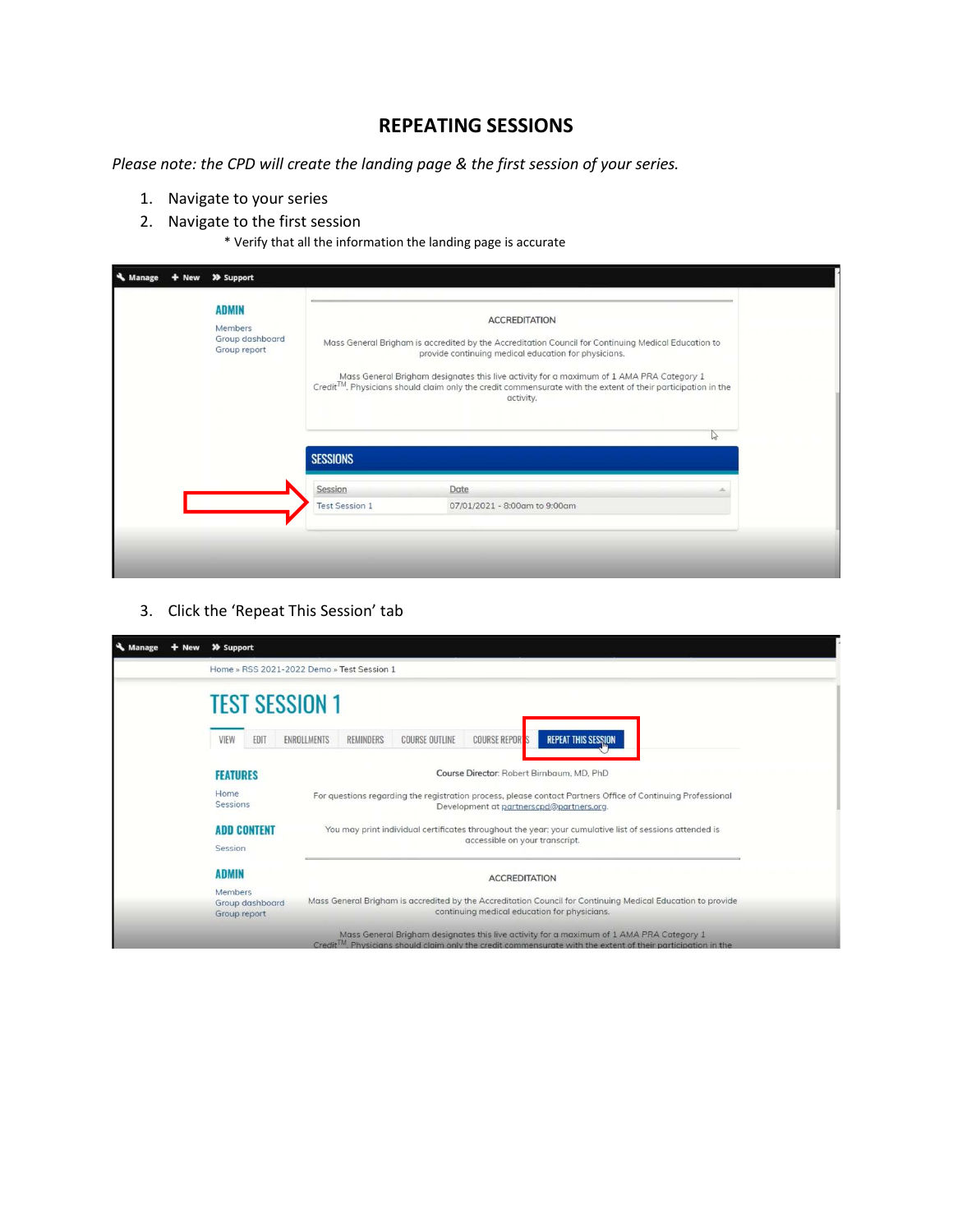- 4. Verify the frequency of your sessions
	- For monthly sessions, use the drop down & click 'monthly' – a new set of options will appear

|    | verify the inequency of your sessions<br>For monthly sessions, use the drop down & click<br>$\bullet$<br>'monthly' – a new set of options will appear | <b>FLATURES</b><br>Home<br>Sessions<br><b>ADD CONTENT</b><br><b>Session</b><br><b>ADMIN</b><br><b>Edit Series</b><br><b>Features</b><br>Members<br>Group report | Group dashboard | <b>START DATE</b><br><b>REPEATS</b><br>Weekly.<br>Daily<br>Weekly<br>Monthly<br>ske<br>Yearly<br><b>REPEAT ON</b><br>□ Stan □ Mon<br><b>STOP REPEATING</b><br>After #<br>DATE<br>E.g., 06/22/2021<br>$O$ On<br><b>CO EXCLUDE WEEKENDS</b><br><b>GENERATE</b> | Thursday, July 1, 2021 - 8:00am to 9:00am<br>□Tue □Wed 7Thu □Fri □Sat<br>occurrences |
|----|-------------------------------------------------------------------------------------------------------------------------------------------------------|-----------------------------------------------------------------------------------------------------------------------------------------------------------------|-----------------|--------------------------------------------------------------------------------------------------------------------------------------------------------------------------------------------------------------------------------------------------------------|--------------------------------------------------------------------------------------|
| 5. | Select 'On' under the 'Stop Repeating'                                                                                                                | <b>STOP REPEATING</b>                                                                                                                                           |                 |                                                                                                                                                                                                                                                              |                                                                                      |
|    | section & enter 6/30/2022                                                                                                                             | $\bigcirc$ After                                                                                                                                                | #               |                                                                                                                                                                                                                                                              | occurrences                                                                          |
|    |                                                                                                                                                       | $\bullet$<br>On                                                                                                                                                 | <b>DATE</b>     | E.g., 06/22/2021                                                                                                                                                                                                                                             |                                                                                      |
| 6. | Click 'Generate'<br>Please note the generation of<br>٠<br>your session may take a few<br>minutes                                                      | <b>DEVOLUDE WEEKENDS</b><br><b>GENERATE</b>                                                                                                                     | 6/30/2022       |                                                                                                                                                                                                                                                              |                                                                                      |

**FEATURES** 

7. You can find the newly generated sessions under the 'Sessions' list

## **RSS 2021-2022 DEMO**

| <b>VIEW</b>                                      | EDIT            | <b>FEATURES</b> | GROUP                                                                                                                                     | SESSION WORKFLOW DASHBOARD | REVISIONS            | CLONE                                                                                                                                                                                                                 |  |
|--------------------------------------------------|-----------------|-----------------|-------------------------------------------------------------------------------------------------------------------------------------------|----------------------------|----------------------|-----------------------------------------------------------------------------------------------------------------------------------------------------------------------------------------------------------------------|--|
| <b>FEATURES</b>                                  |                 |                 |                                                                                                                                           |                            |                      | Course Director: Robert Birnbaum, MD, PhD                                                                                                                                                                             |  |
| Home<br><b>Sessions</b>                          |                 | F               |                                                                                                                                           |                            |                      | r questions regarding the registration process, please contact Partners Office of Continuing Professional<br>Development at partnerscpd@partners.org.                                                                 |  |
| Session                                          | ADD CONTENI     |                 | You may print individual certificates throughout the year; your cumulative list of sessions attended is<br>accessible on your transcript. |                            |                      |                                                                                                                                                                                                                       |  |
| ADMIN                                            |                 |                 |                                                                                                                                           |                            | <b>ACCREDITATION</b> |                                                                                                                                                                                                                       |  |
| <b>Edit Series</b><br>Features<br><b>Members</b> | Group dashboard |                 |                                                                                                                                           |                            |                      | Mass General Brigham is accredited by the Accreditation Council for Continuing Medical Education to<br>provide continuing medical education for physicians.                                                           |  |
| Group report                                     |                 |                 |                                                                                                                                           |                            | $\alpha$ ctivity     | Mass General Brigham designates this live activity for a maximum of 1 AMA PRA Category 1<br>Credit <sup>TM</sup> . Physicians should claim only the credit commensurate with the extent of their participation in the |  |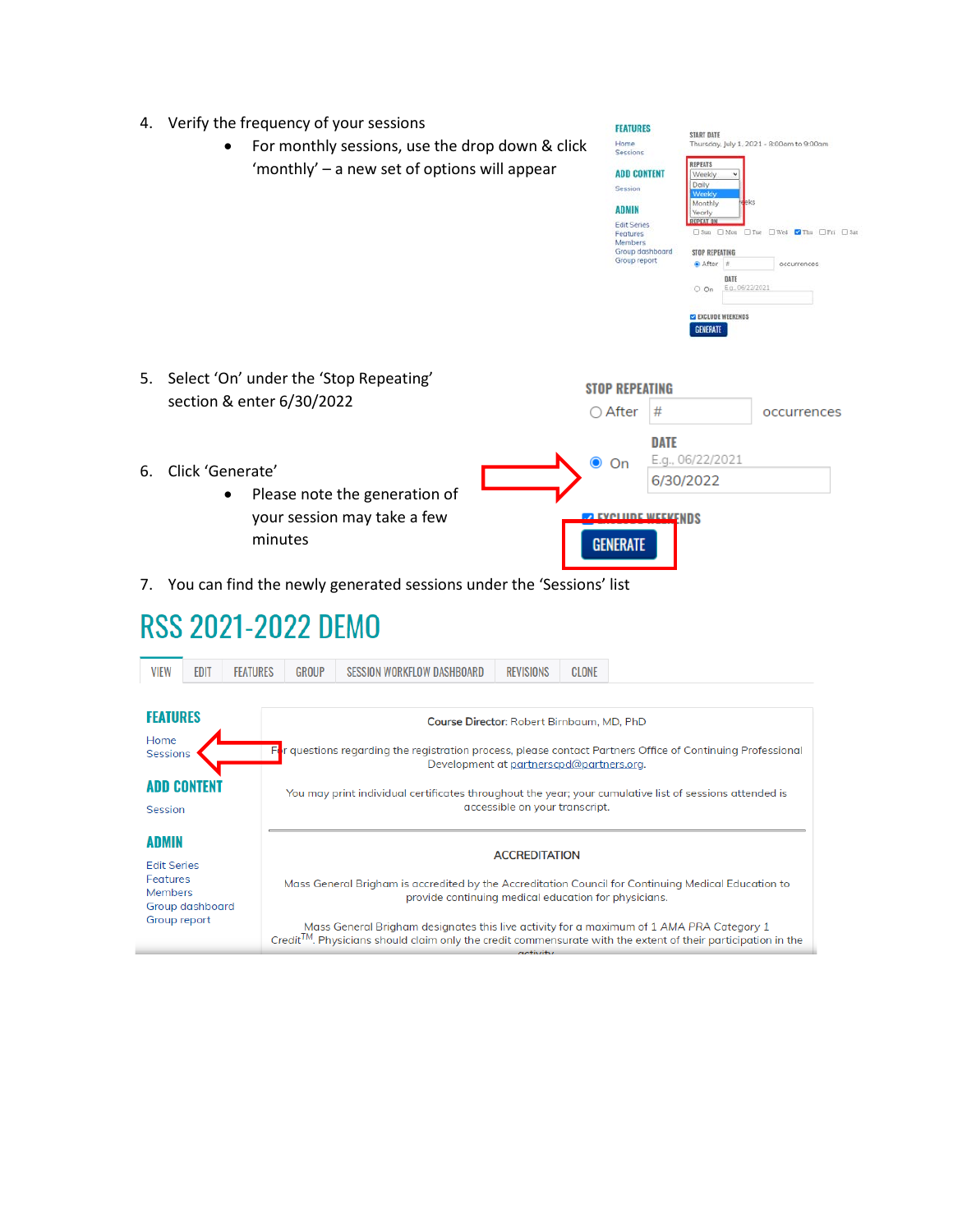## **CHANGING SESSION TITLES**

1. Navigate to the session that needs to be edited

\* Sessions can be found by clicking 'Sessions' on the left hand-side of your screen

| SESSIONS<br>UNPUBLISHED       |  |  |  |  |  |
|-------------------------------|--|--|--|--|--|
|                               |  |  |  |  |  |
| 07/01/2021 - 8:00am to 9:00am |  |  |  |  |  |
| 07/08/2021 - 8:00am to 9:00am |  |  |  |  |  |
| 07/15/2021 - 8:00am to 9:00am |  |  |  |  |  |
| 07/22/2021 - 8:00am to 9:00am |  |  |  |  |  |
| 07/29/2021 - 8:00am to 9:00am |  |  |  |  |  |
| 08/05/2021 - 8:00am to 9:00am |  |  |  |  |  |
| 08/12/2021 - 8:00am to 9:00am |  |  |  |  |  |
| 08/19/2021 - 8:00am to 9:00am |  |  |  |  |  |
| 08/26/2021 - 8:00am to 9:00am |  |  |  |  |  |
| 09/02/2021 - 8:00am to 9:00am |  |  |  |  |  |
|                               |  |  |  |  |  |

2. Click on the 'Edit' tab